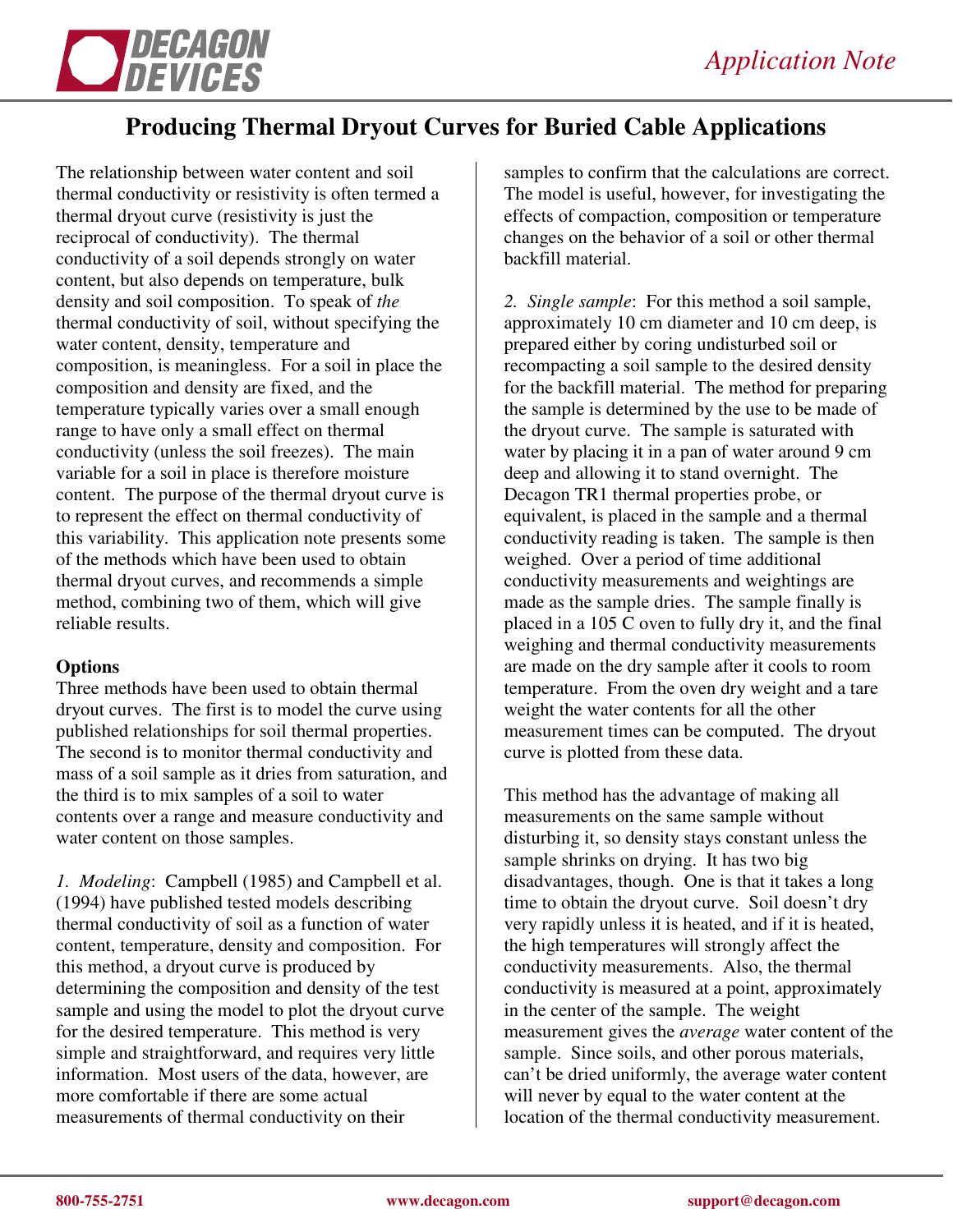

These errors often are not critical because engineers usually only want to know how high and how low the conductivity can go (many only want to know how low it can go) but it still can introduce error, especially in showing where the inflection point of the curve occurs.

*3. Multiple sample*: The typical approach with this method is to start with dry soil, pack it into a sample holder to the desired bulk density, measure its thermal conductivity with the TR1 needle or equivalent, weigh the sample and take a small subsample for water content determination. The sample is then dumped back into a larger container which has additional dry soil, water is added, the sample is mixed, and the process is repeated. Five to ten points are quickly and easily obtained. Sample size for the sample holder is not critical, but a 10 cm diameter by 10 cm deep sample holder is convenient.

This method has the advantage that it is fast and easy to do. It obviously can't be used on undisturbed cores. The big disadvantage of this method is that it is very difficult to obtain high bulk densities (optimum density) with dry samples. Samples can be compacted to high densities using a hydraulic press, but dry soil can't be compacted using the more conventional drop hammer. Since density is often the most critical factor in thermal backfill materials, this is a big drawback.

## **Combining methods**

We recommend a combination of methods 1 and 2. Prepare and saturate a soil core as in method 2 and measure its weight and thermal conductivity when wet. Then oven dry the core, cool it to room temperature, and again measure its thermal conductivity and weight. From the weight measurement, compute the density and water content when wet. This set of measurements fixes two points on the drydown curve with direct measurements. The interpolation between these points is done using an equation from Campbell (1985):

$$
k(W m^{-1} K^{-1}) = A + B\theta + (D - A)(1 - g)
$$
  
(1)

where  $\theta$  is the water content. The constants in the equation are determined from the measurements. *D* is the thermal conductivity of the dry sample. *B* is computed from

$$
B = 2.8\phi_s = 2.8\rho_b / \rho_s
$$
  
(2)

wherse  $\phi_s$ (m<sup>3</sup>m<sup>-3</sup>) is the solids fraction of the soil,  $\rho_b$  is the measured bulk density (Mg/m<sup>3</sup>) of the sample and  $\rho_s$  is the particle density generally assumed to be 2.65 Mg/m<sup>3</sup>. The term,  $g$  is discussed below, but has a value of 1 when the soil is wet so, from eq. 1 and the measurements at saturation:

$$
A = k_{wet} - B\theta_{wet}
$$
  
(3)

where  $k_{wet}$  is the thermal conductivity of the wet soil. Making these substitutions into eq. 1 gives

$$
k_{wet} = k_{dry} g + k (1 - g) + 2.8\phi_{wet} ( \theta - \theta_{wet} g)
$$
  
(4)

The function, *g* goes from a value of 0 for dry soil to 1 for wet soil. If  $g = 0$  and  $\theta = 0$  are substituted into eq. 4 we get  $k = k_{\text{dry}}$ . If  $g = 1$  and  $\theta = \theta_{\text{wet}}$  are substituted,  $k = k_{wet}$ .

The function, *g* is computed from:

$$
g = \frac{1}{1 + \left(\frac{\theta}{\theta_o}\right)^{-5}}
$$
  
(5)

where  $\theta_o$  is a cutoff water content for liquid return flow in the soil (see Campbell et al. 1994 for details). The function is shown in the following figure for sand, loam and clay.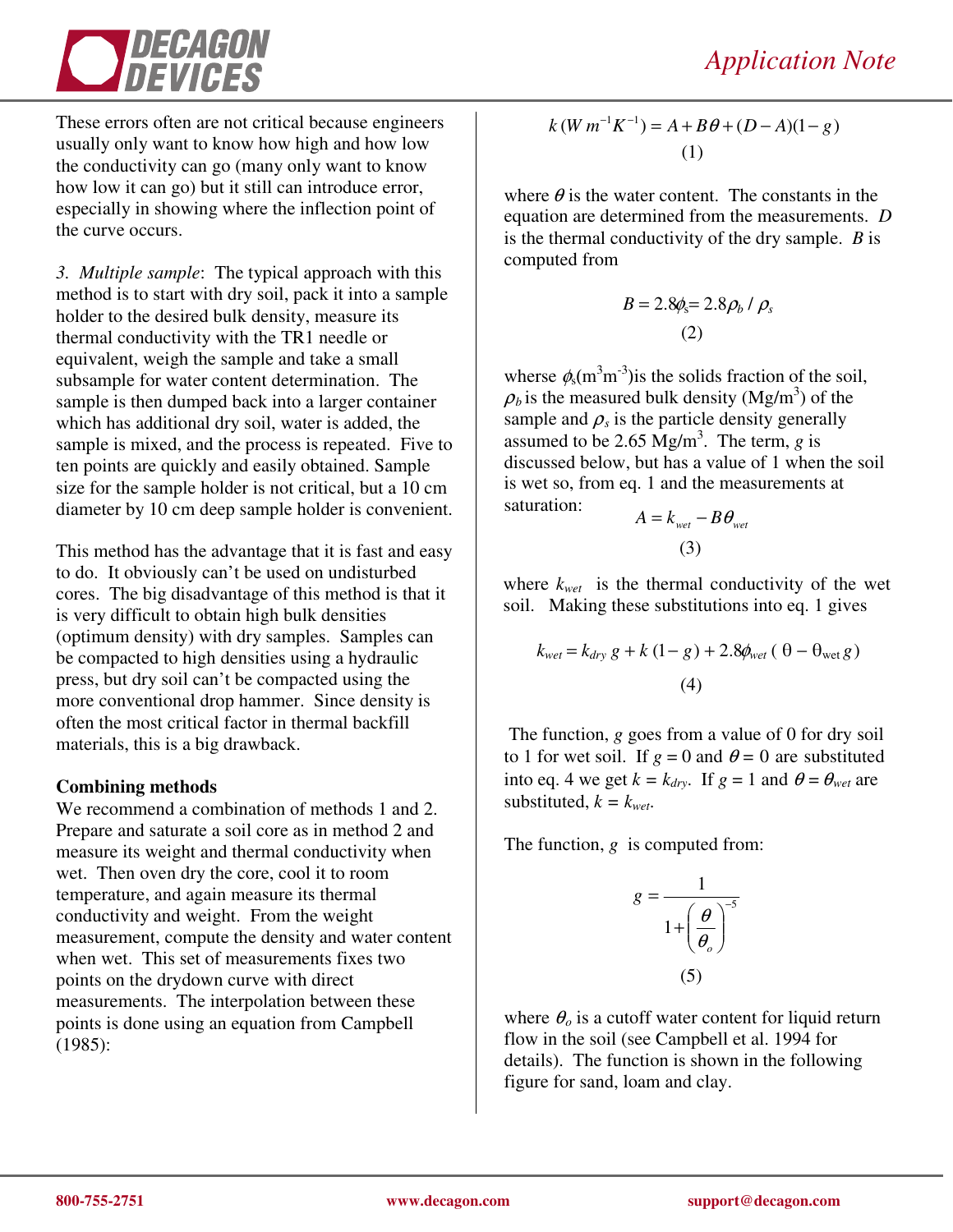



The cutoff water content can be estimated from the clay fraction of the sample using the equation

 $\theta_{o} = 0.3073 m_{c} + 0.0334$ 

(6)

If the clay content is not known it can be estimated from the soil texture using the following table. Clay content, of course, varies within a textural class. The cutoff water content given by eq. 6 is also shown in the table.

| <b>Texture</b>  | clay<br>(g/g) | $\theta_{o}$<br>$(m^3/m^3)$ | $w_{ad}$<br>(g/g) |
|-----------------|---------------|-----------------------------|-------------------|
| sand            | 0.03          | 0.043                       | 0.003             |
| loamy sand      | 0.07          | 0.055                       | 0.005             |
| sandy loam      | 0.10          | 0.064                       | 0.015             |
| sandy clay loam | 0.27          | 0.116                       | 0.048             |
| loam            | 0.18          | 0.089                       | 0.035             |
| sandy clay      | 0.40          | 0.156                       | 0.068             |
| silt loam       | 0.15          | 0.079                       | 0.033             |
| silt            | 0.07          | 0.055                       | 0.025             |
| clay loam       | 0.34          | 0.138                       | 0.058             |
| silty clay loam | 0.33          | 0.135                       | 0.055             |
| silty clay      | 0.45          | 0.172                       | 0.068             |
| clay            | 0.60          | 0.218                       | 0.078             |

# **Notes**

1. To make a resistivity plot take the reciprocal of conductivity, as given by eq. 4.

2. The *kdry* value is for oven dry soil. This water content is lower than is ever encountered in nature.

Its value therefore should not be considered the conductivity of naturally dry soil. The table above gives approximate values for air dry water content of soil. Soil in place will almost always have higher water contents than air dry. One exception might occur if a trench is excavated and the fill allowed to dry for an extended period of time on the soil surface before it is replaced. It would always be wise to wet the fill around a buried cable, both to increase its density and to increase its conductivity. A little moisture goes a long way in increasing conductivity at the dry end.

3. The high water content matching point does not need to be at saturation. One often would like to know the thermal conductivity of a sample packed to maximum density. Once optimum water content for maximum density is determined using standard methods, a sample at the optimum water can be packed and its thermal conductivity determined. This becomes the wet matching point.

4. Swelling clay soils shrink and crack as they dry. Such soils present special problems for the methods outlined here. The wet or saturated measurement can be made as outlined here, but the dry measurement needs to be done in a different way. It is hard to give methods that will work in every situation, but the dry conductivity of these soils can sometimes be measured by taking a clod or ped of the dry soil, carefully drilling a hole for the probe, inserting the probe with adequate thermal grease and making the measurement.

5. Best results on dry soils will be obtained using the TR-1 needle with a 10 minute read time.

6. The dryout curves using these procedures are for the temperature at which the measurements are made. Temperature has little effect on saturated and dry soil conductivity, but affects the conductivity of soil at intermediate water contents a lot. For thermal conductivities at temperatures other than "room" temperature, either detailed models or a full set of measurements must be used. The interpolation method given here would not work.